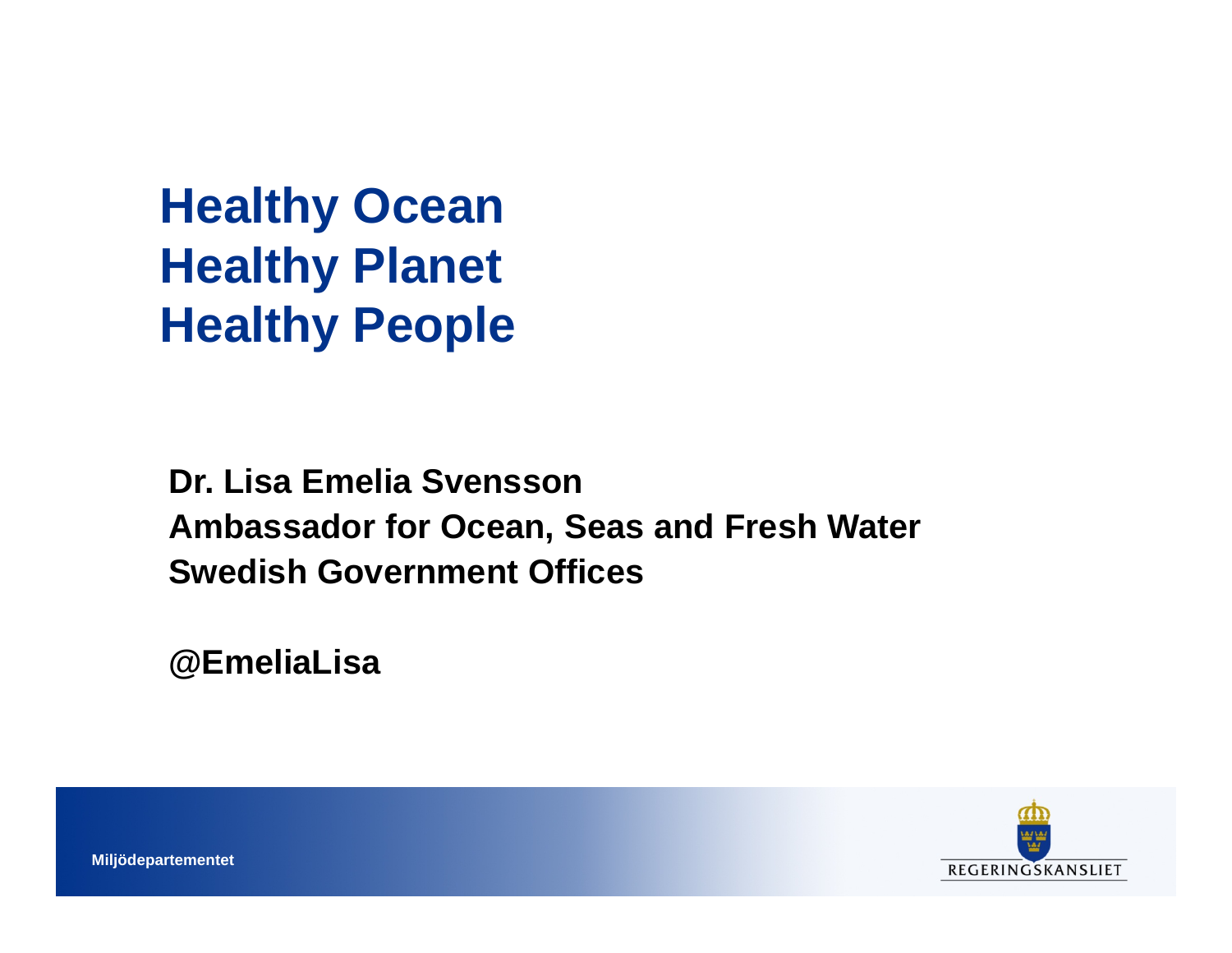#### **Outline**

- The link between land and sea a holisticapproach
- The value of marine ecosystems <sup>a</sup> Blue Economy for a sustainable future
- A Global Partnership for Ocean innovations and engagement

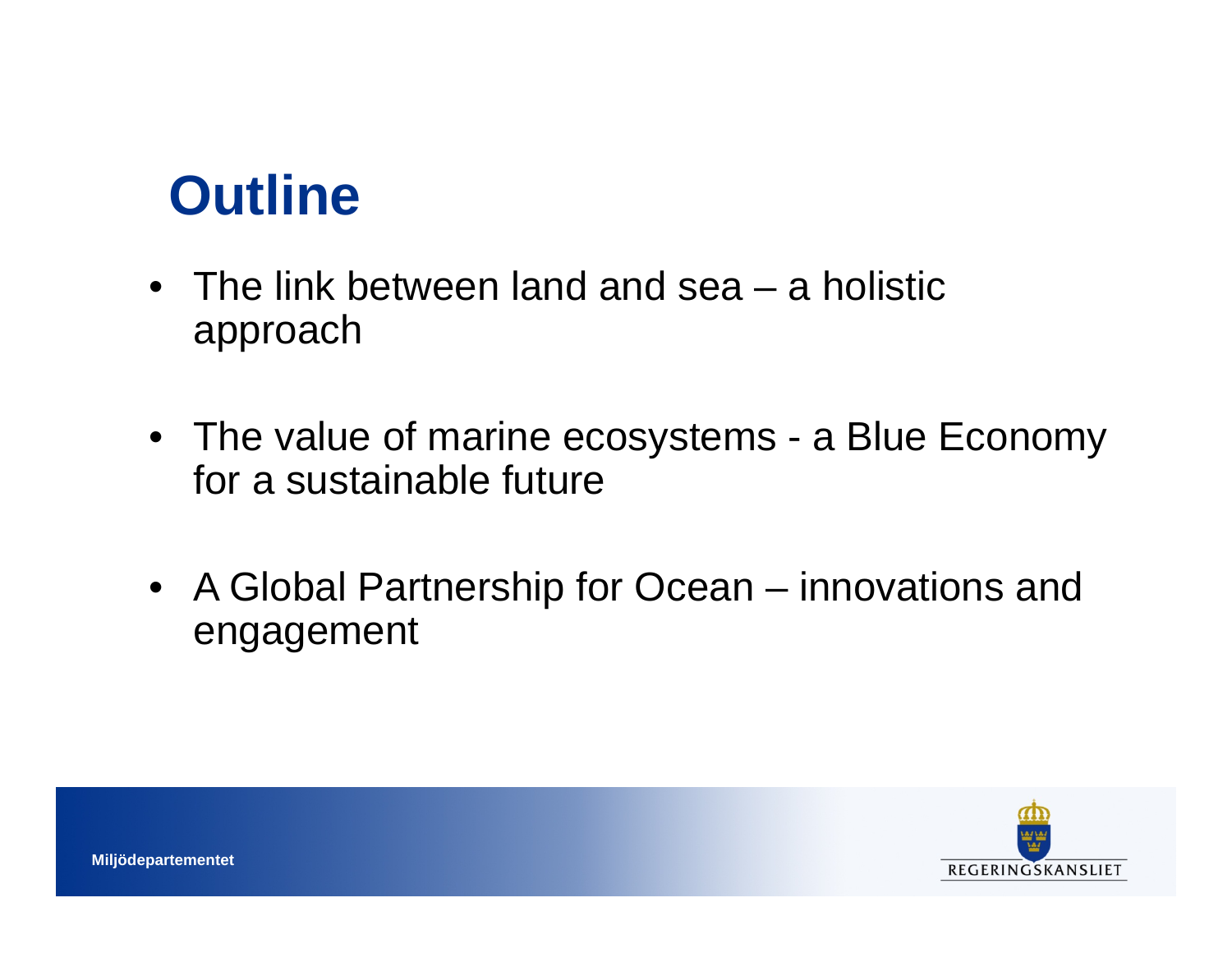# **1) A Global Context**

- 97,5% saltwater, 1,6 % glacier, 1,7% not available only 0,8% of Earth's water is available
- 70% of water usage to agriculture sector
- 2013: 7 billion people 2050: 9 billion
- $\bullet$ Ca 47% lives in water scarcity area 2030
- $\bullet$ Future water usage? Virtual water 120 litres <sup>=</sup> cup of coffee
- $\bullet$ Need for innovative sustainable solutions

#### **OCEAN – IS THE RESOURCE FOR FUTURE GENERATIONS**

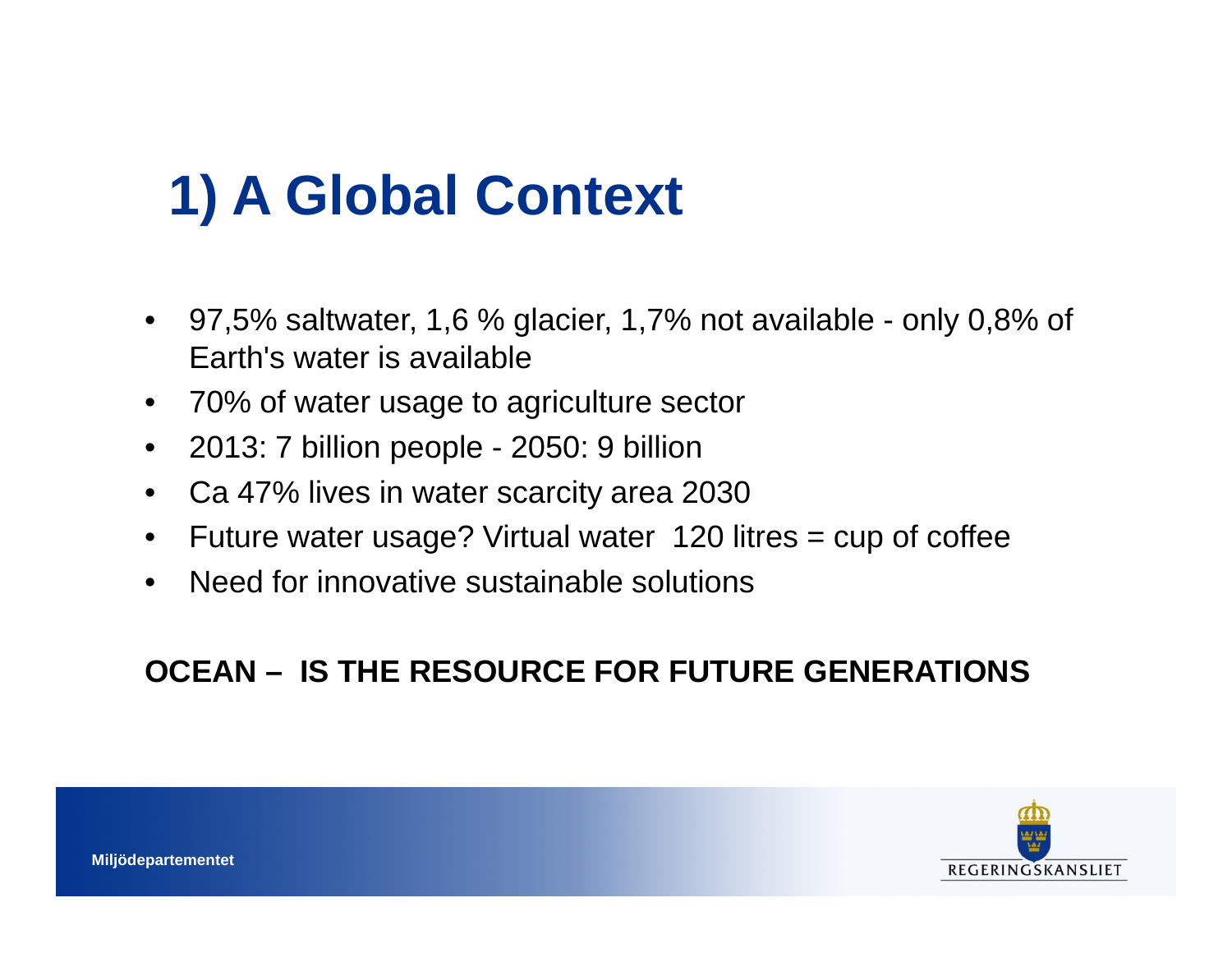#### **1) The link between land and sea**

- $\bullet$ Food Security – aquaculture
- •Energy Security - ocean energy: seawater desalination
- Waste management pollution, plastic (recycle, reuse, reduce) $\bullet$
- •Agriculture - eutrophication (nutrients, phosphorus)
- $\bullet$ Climate change – increase acidification – blue carbon storage
- •Shipping & transportation – more trade - more vessels
- •Security aspects - IUU, border, immigrations, trafficking

#### • **The Blue Frontier - new opportunities and challenges**

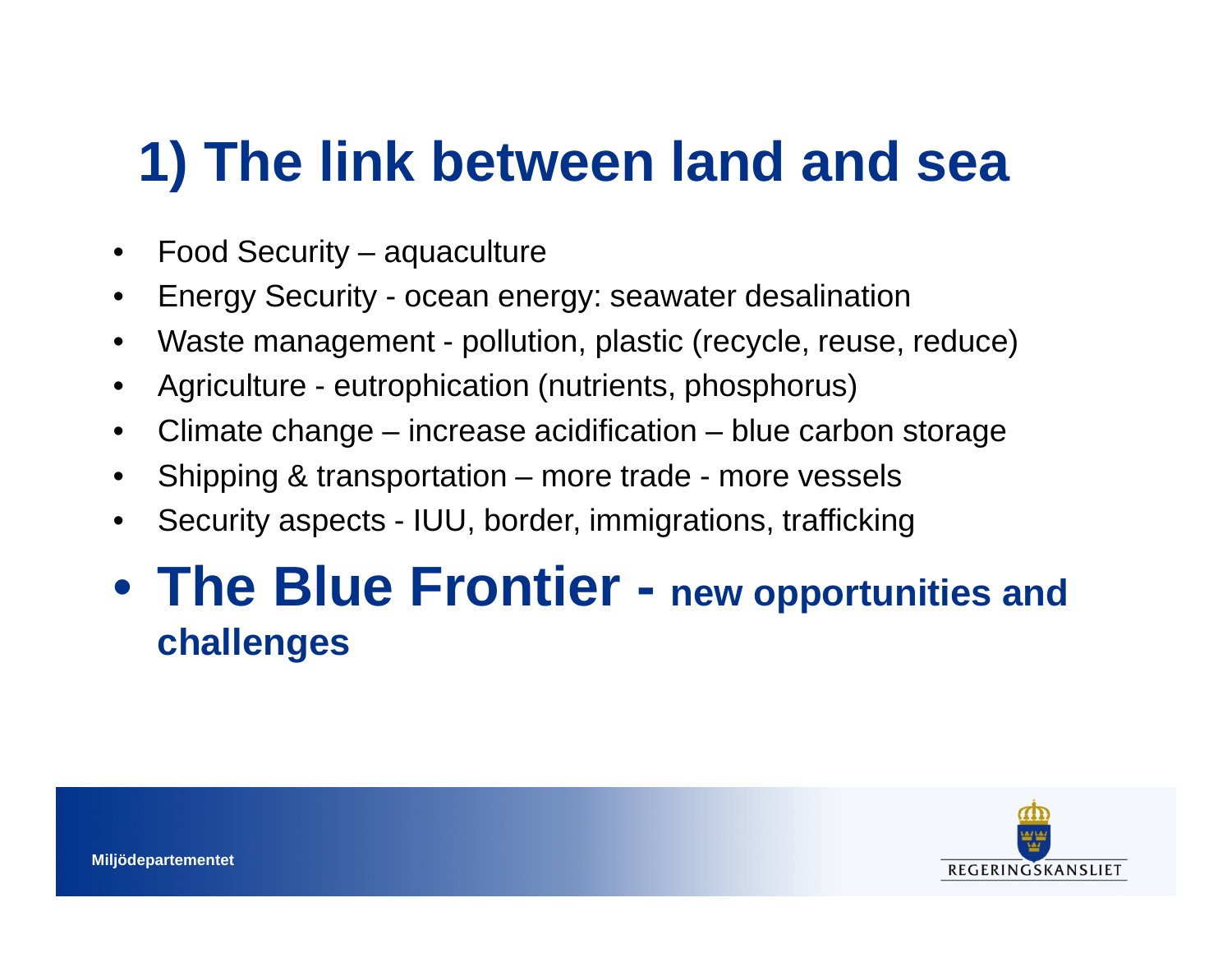

#### ECH REPUBLIC **The Blue Frontier:** UKRAIN SLOVAKIA **Holistic Planning, Collaboration, Innovations**

A M/ Q O M



 $M$ 

STON

A TVIA

BELARUS

ITHUANIA

POLAND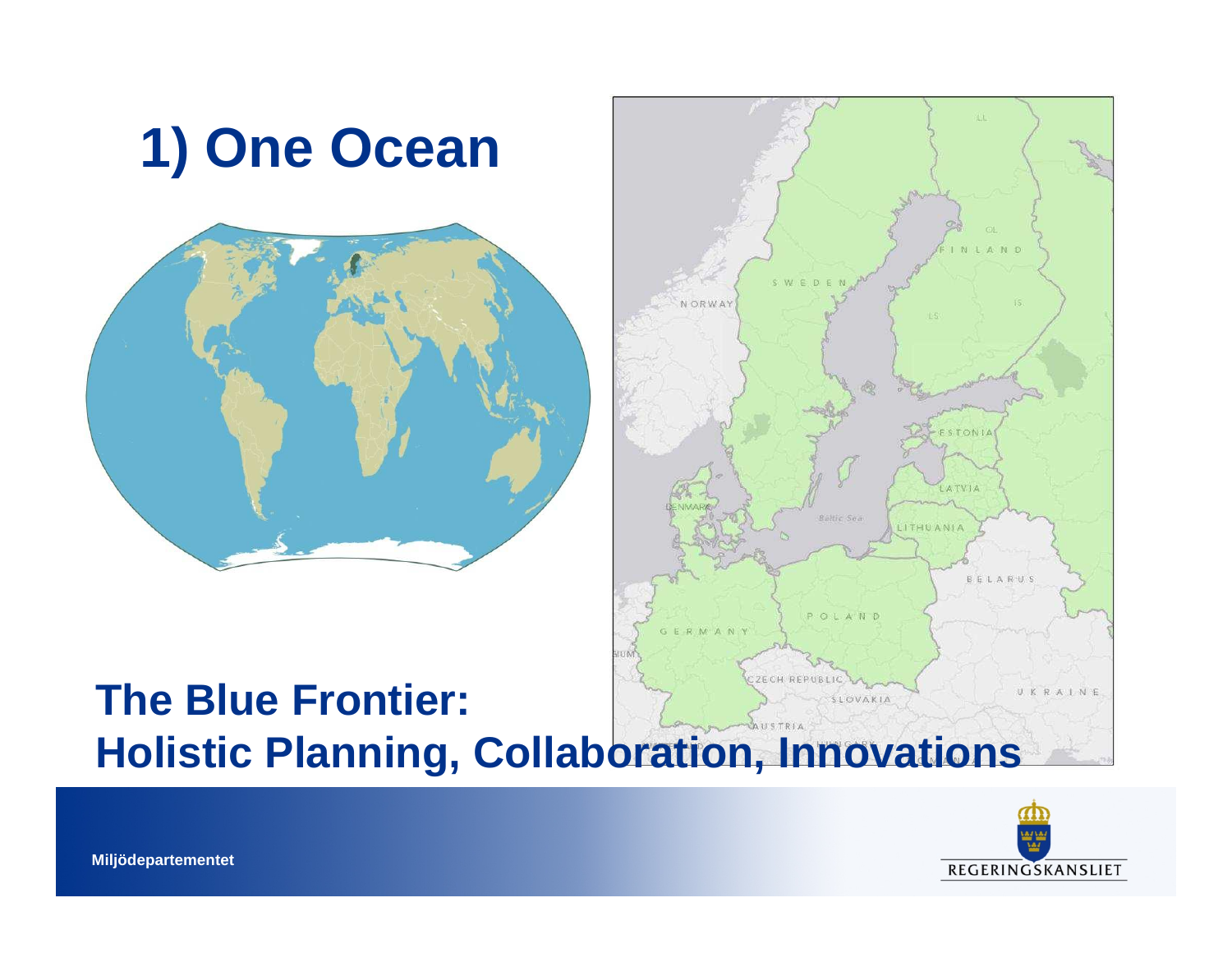#### **1) The regional seas - the Baltic case**

- An Environmental Paradox? (Brackish water, and shallow 500 m)
- One Sea: 9 countries Russia, Finland, Sweden, Denmark, Germany, Estonia, Latvia, Lithuania and Poland. Total 85 mil people.
- Ocean is an economic, social and culture issue. But also security and peace.
- We need to make it a case outside the pure environmental groups.

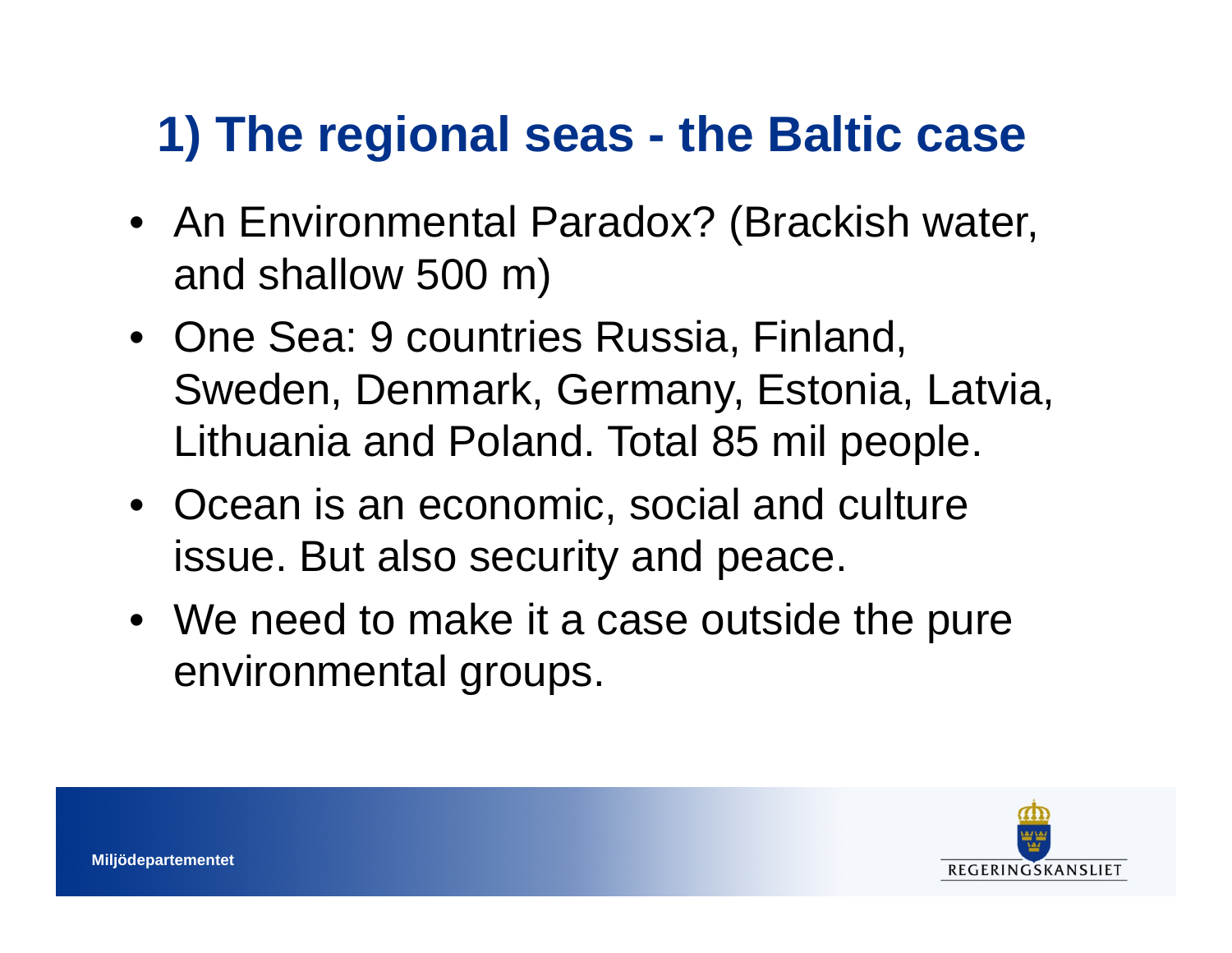#### **1) Swedish Ocean Policy**

International co-operation is necessary:

-Baltic Sea Region 8 of 9 are EU members

 -EU policies cover agriculture, energy, fishery, marine- and water management

-EU Strategy for the Baltic Sea Region

-Regional sea conventions - HELCOM**,** OSPAR and the Arctic Council

-International outreach



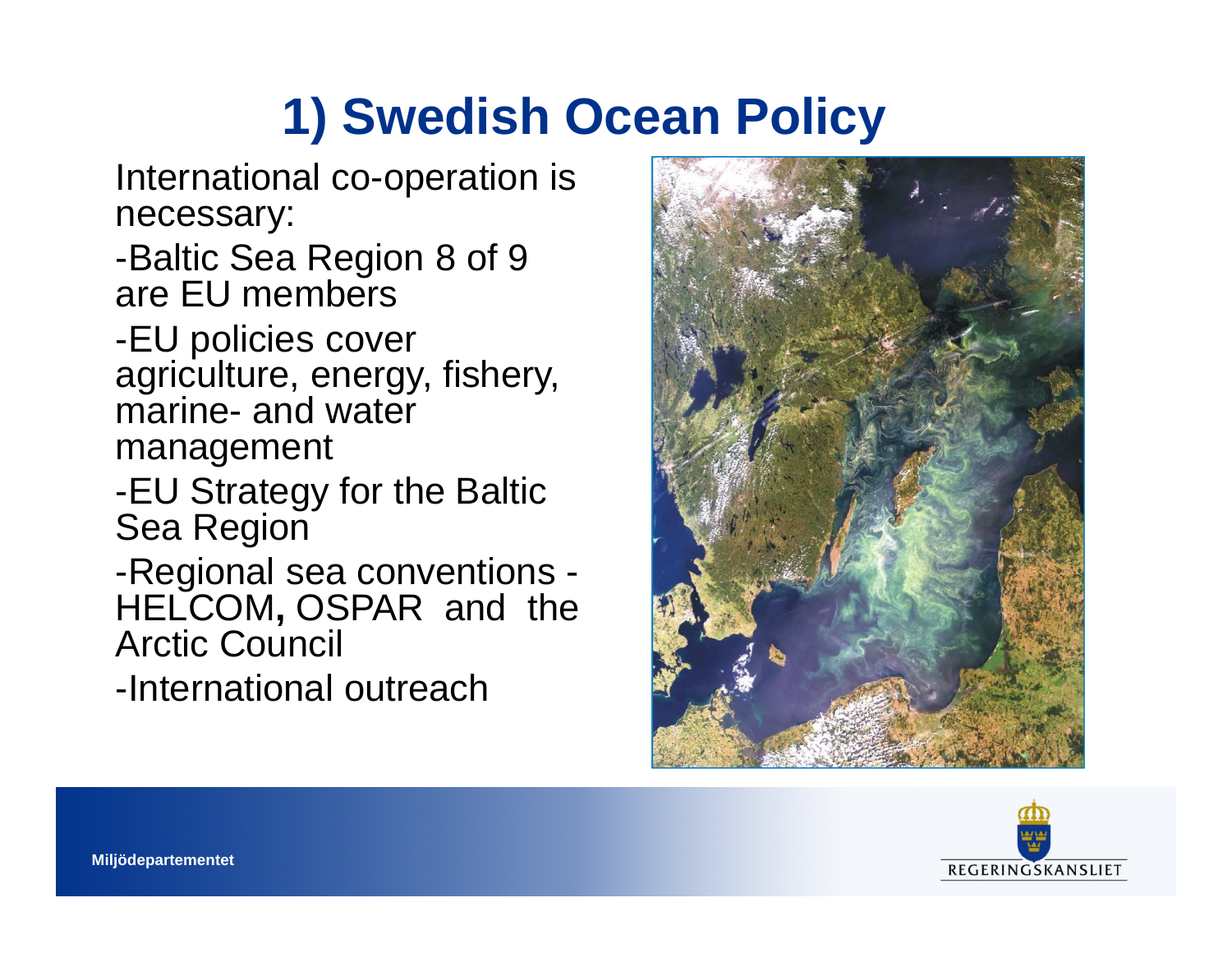#### **1) Marine Spatial Planning (MSP) -Blue Growth**

 $\Omega$ 

- Meets the increasing pressure on the Seas $\bullet$
- Prohibits a 'wild west mentality': first come –first serve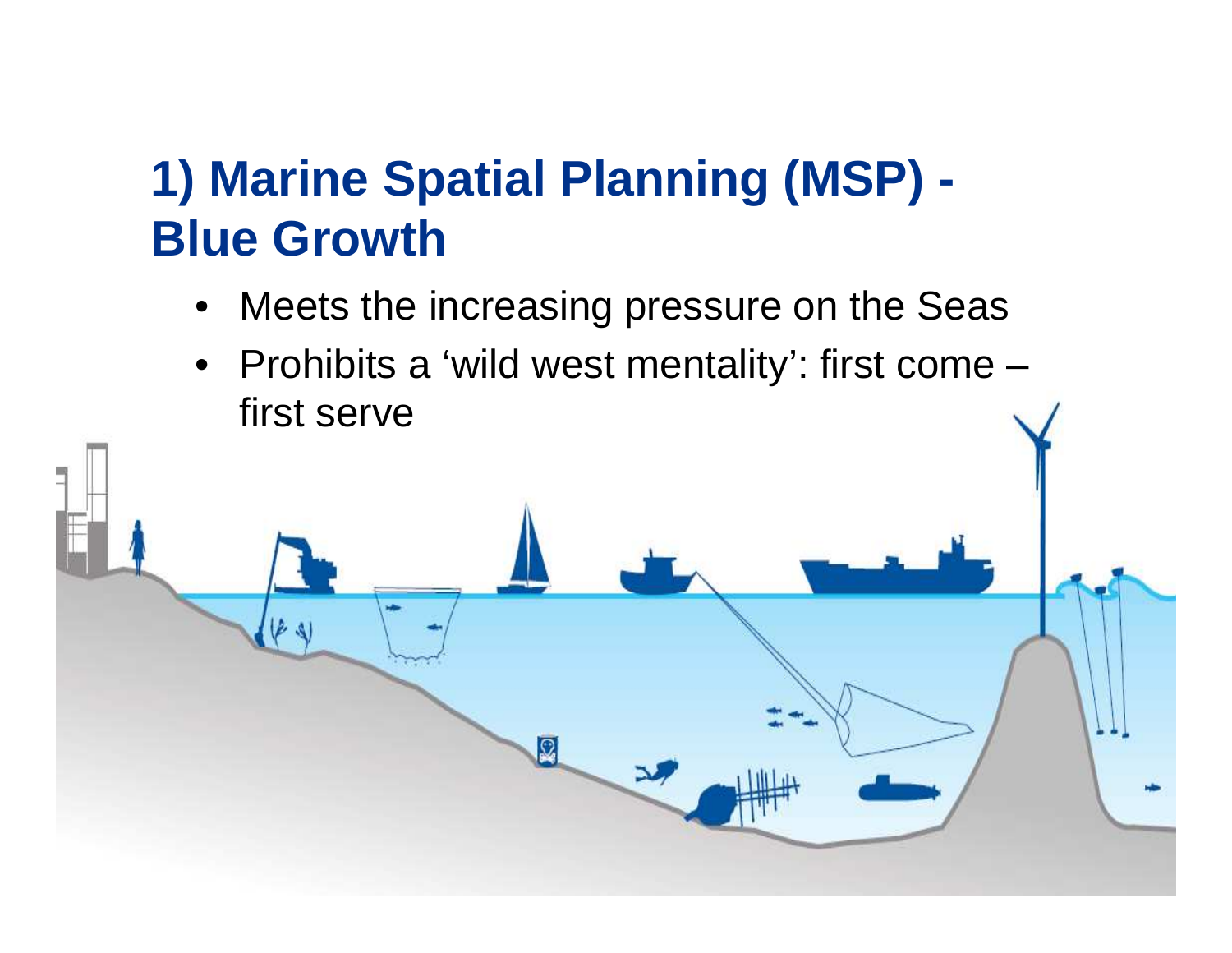#### **2) Integrated Management vs sector by sector**

| <b>Marine transport</b>    | Aquaculture                     | <b>Cultural heritage</b>         |
|----------------------------|---------------------------------|----------------------------------|
| <b>Energy</b>              | <b>Extraction and</b><br>mining | <b>Marine protected</b><br>areas |
| <b>Fisheries</b>           | <b>Military use</b>             | <b>Recreation and</b><br>tourism |
| <b>ECOSYSTEM</b>           |                                 |                                  |
| <b>MARINE SPATIAL PLAN</b> |                                 |                                  |

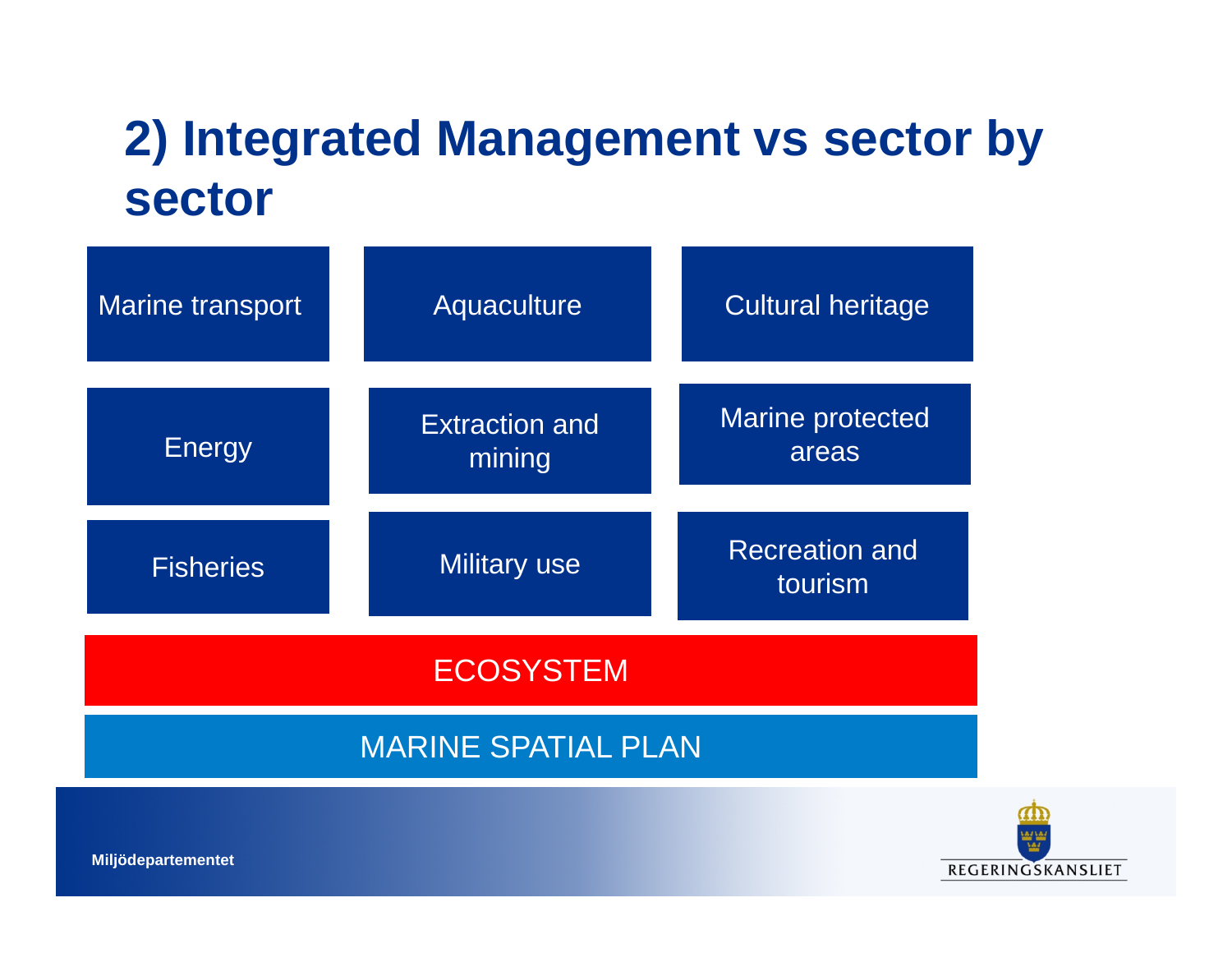#### **2. Value of Ecosystem services – Foundation for a Blue Economy**



REGERINGSKANSLIET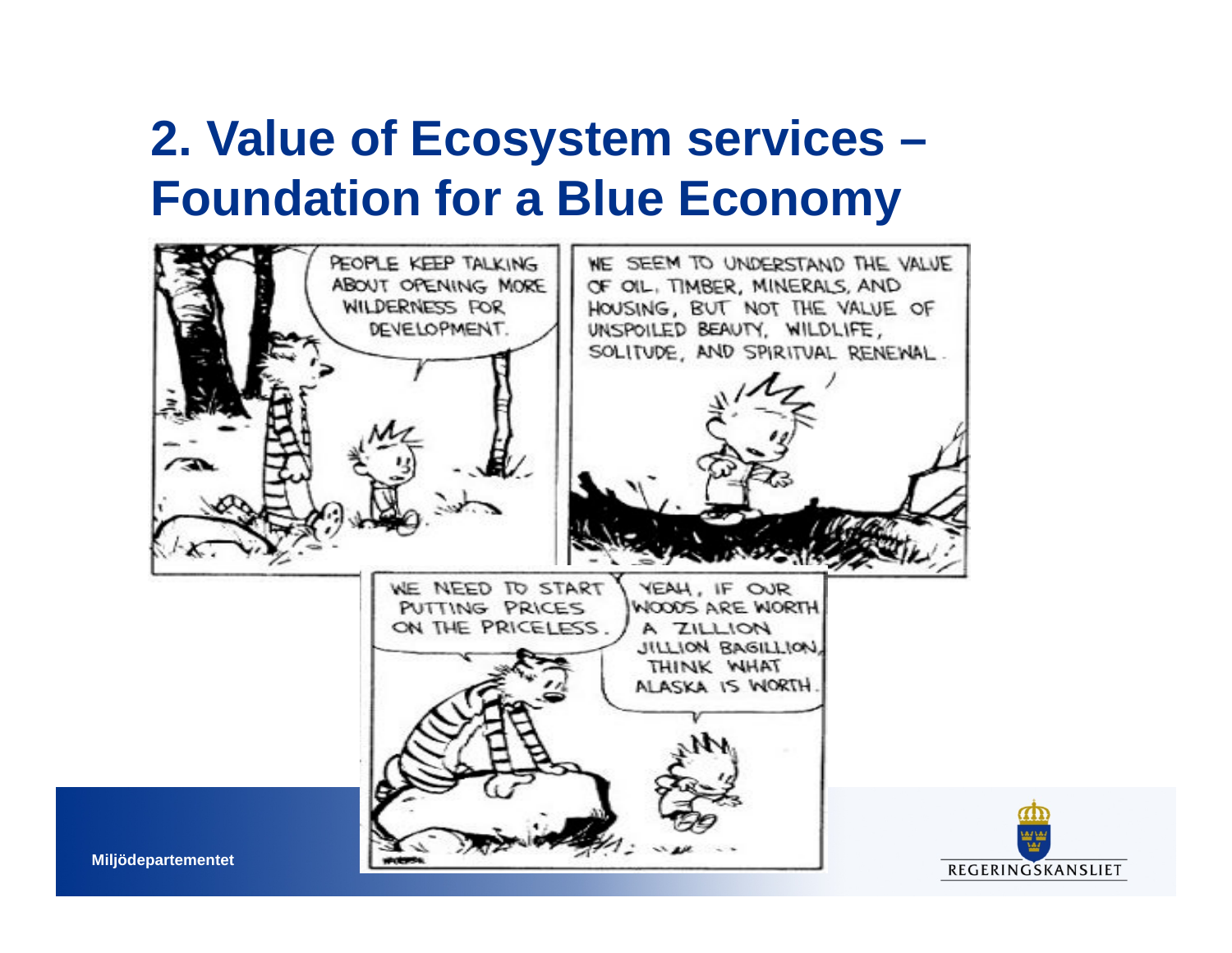## **2) What is the value of a healthy ocean?**

- $\bullet$  Need for identification of ecosystems and their services - both for protection and development
- $\bullet$ Mapping and assessments of biodiversity data
- Trade-offs, policy options and its consequences
- Stakeholder engagement What should be protected – what should be used and for what?

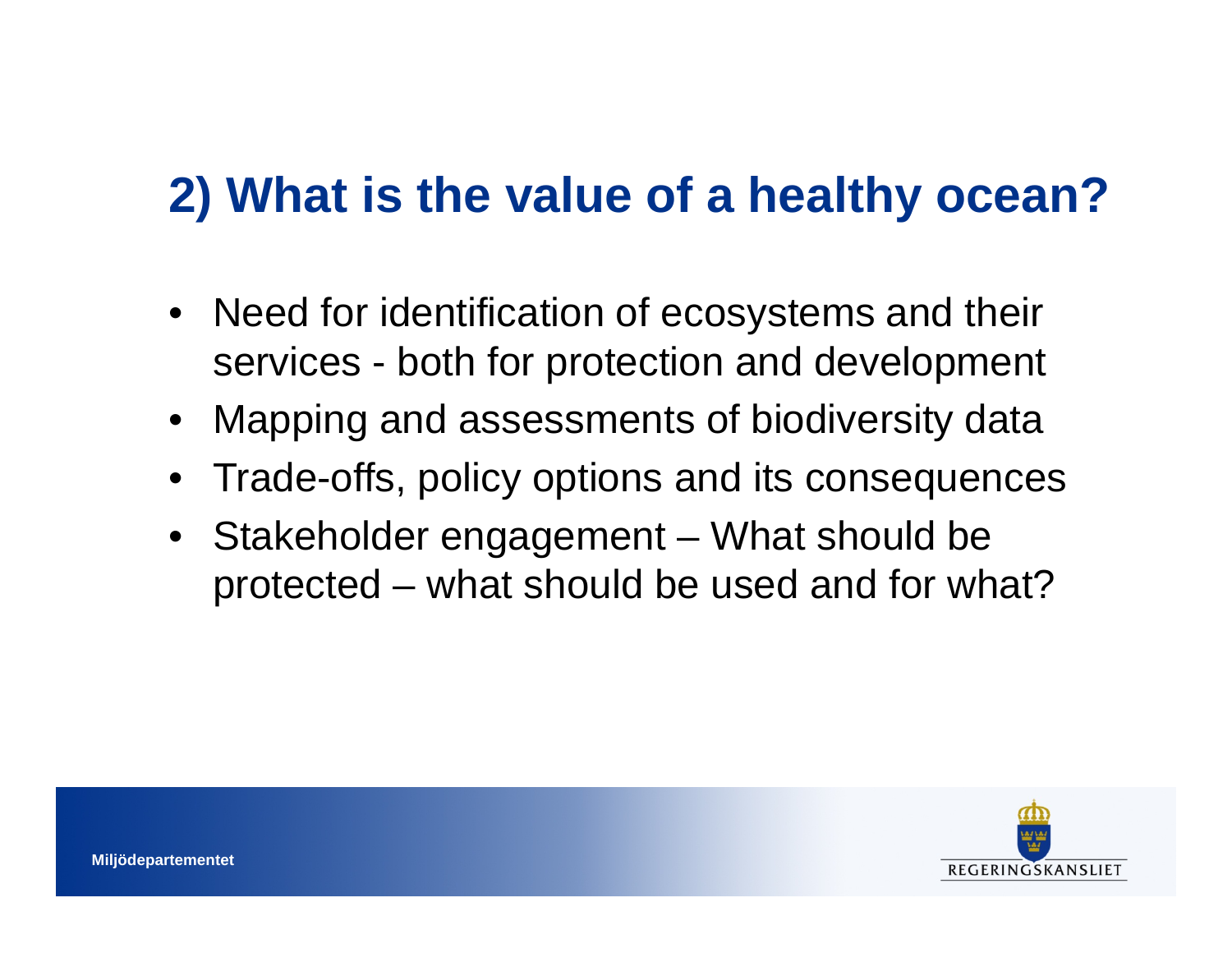## **2) Blue Economy**

- **Sustainable usage of marine resources**
- **Must be based on evaluation of Ecosystem**   $\bullet$ **services**
- **Sweden: Action Plan 2014 for Maritimeindustry**
- **Forthcoming 2015: Maritime Strategy basedon MSP and Ecosystem Services**
- **Baltic Regional Cooperation**
- **Capacity building and knowledge transfer**•

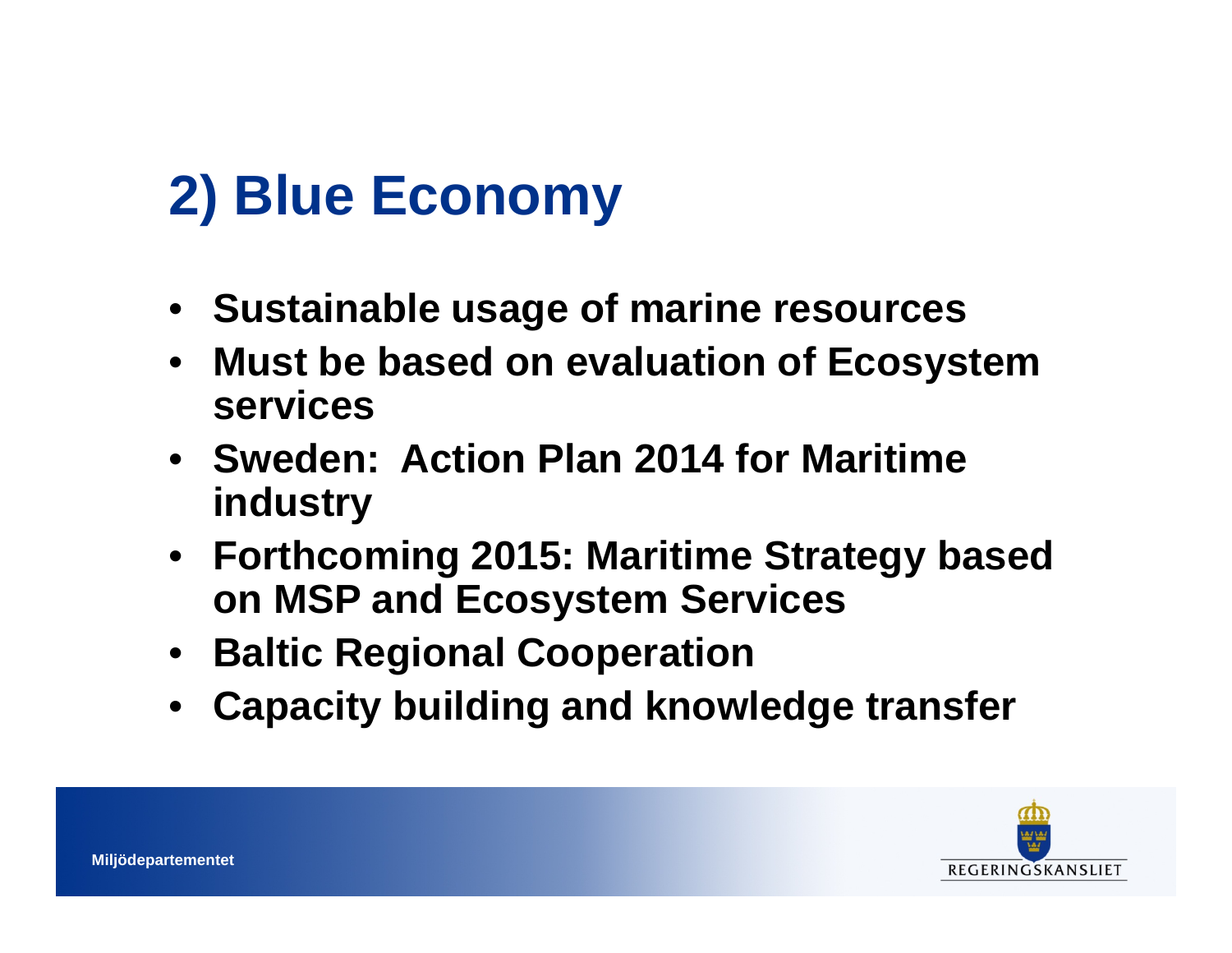#### **2) The Benefits of Action**

- Jobs 550,000 Jobs 32B€ value added
- • Nutrient recycling: From linear to cyclic management, egwaste water treatments. An effective Agriculture sector, Nutrients P- Nx.
- Phosphore on world market Recycle Reuse Reduce
- Shipping PPP platform "Lighthouse" Methanol Ferryinagurated last week
- •Fishing nets: (600 years) Interface Carpets keep on fishing
- •Plastic/microplastic – industry is taking action
- •Aquaculture: Clean technologies for waste water, fish feed
- •Ecosystem approach – wetlands increase resilience
- •Waste Water plant – mussel farms collaboration

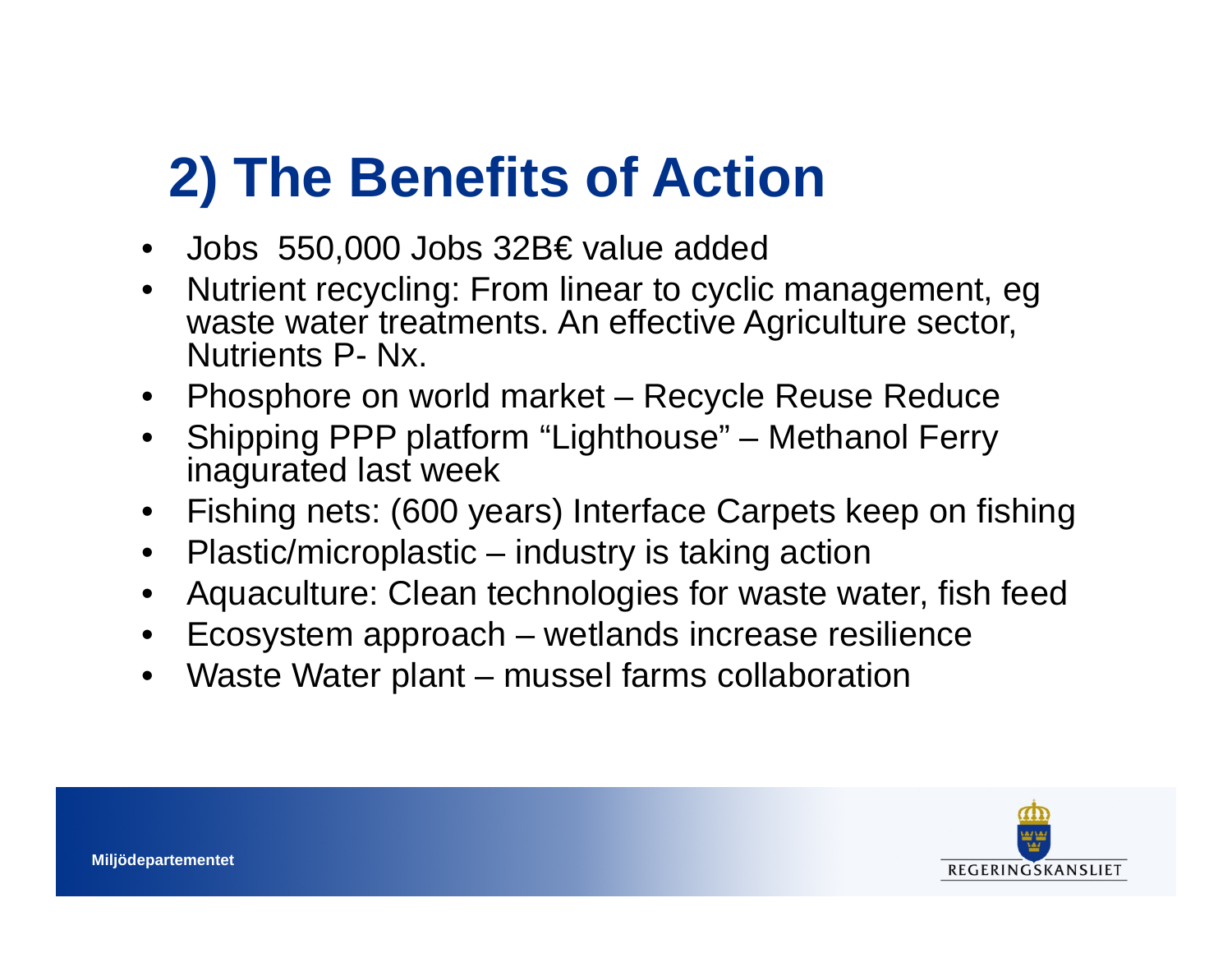# **2) Educate what we know (ESD)**

- • Demonstrating the economic value provided by oceancould reveal new economic opportunities.
- $\bullet$  It could also play a role in policy and management approaches that enhance sustainable development of natural resources in the marine environment
- $\bullet$  More data on the nature, extent, and value of the EES are needed
- What are the social and economic dimensions of the $\bullet$ marine environment?

#### **More knowledge is needed about marine ecosystems**

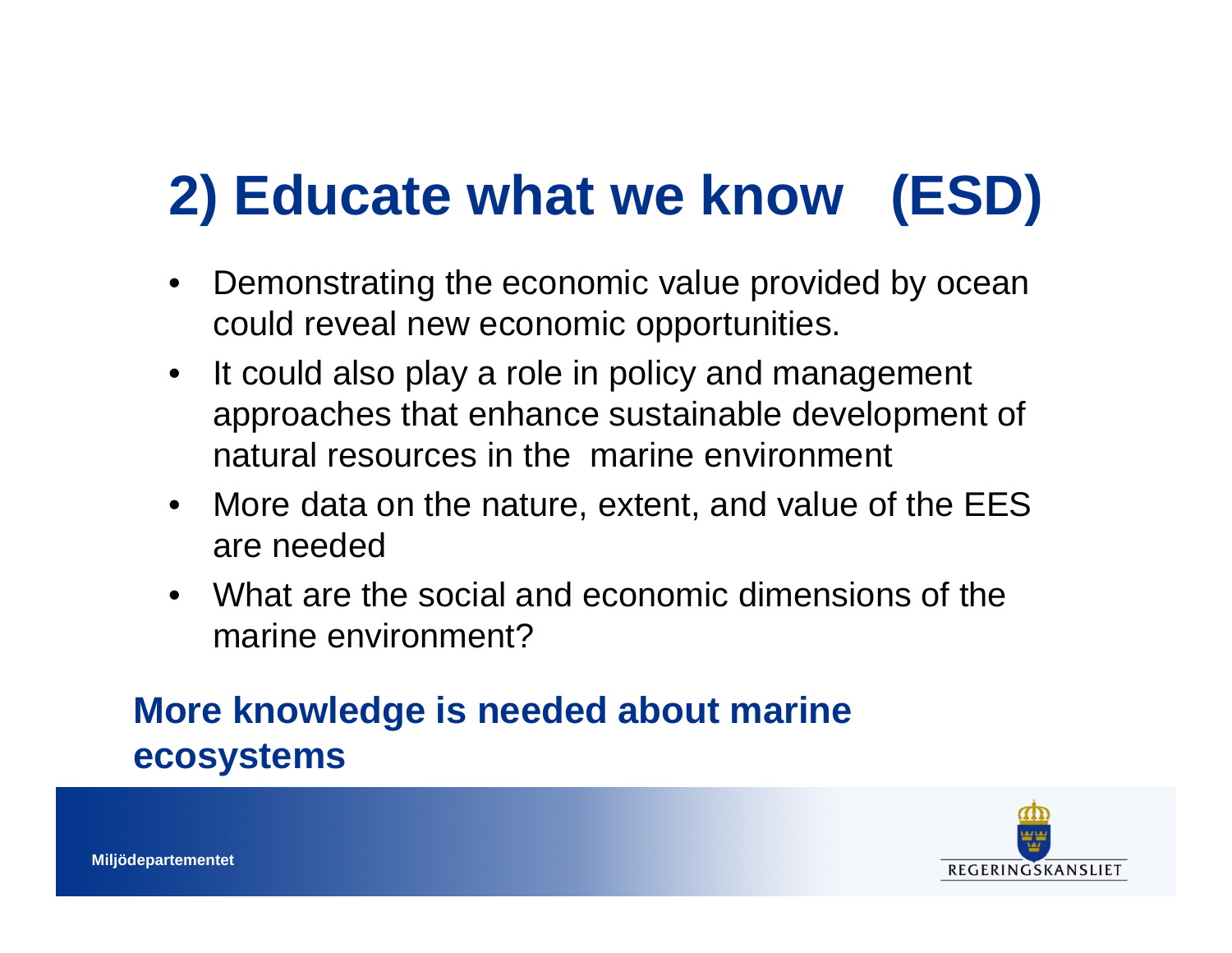## **3) Partnerships for a Healthy Planet**

- Science the foundation for informed decisions
- •Civil Society & private sector are crucial
- Companies develop solutions & technologies, contribute with investments
- Civil Society local insight/knowledge/networks, leverage, transparency
- New platforms for collaboration with private sector, governments, NGOs, academia, media…

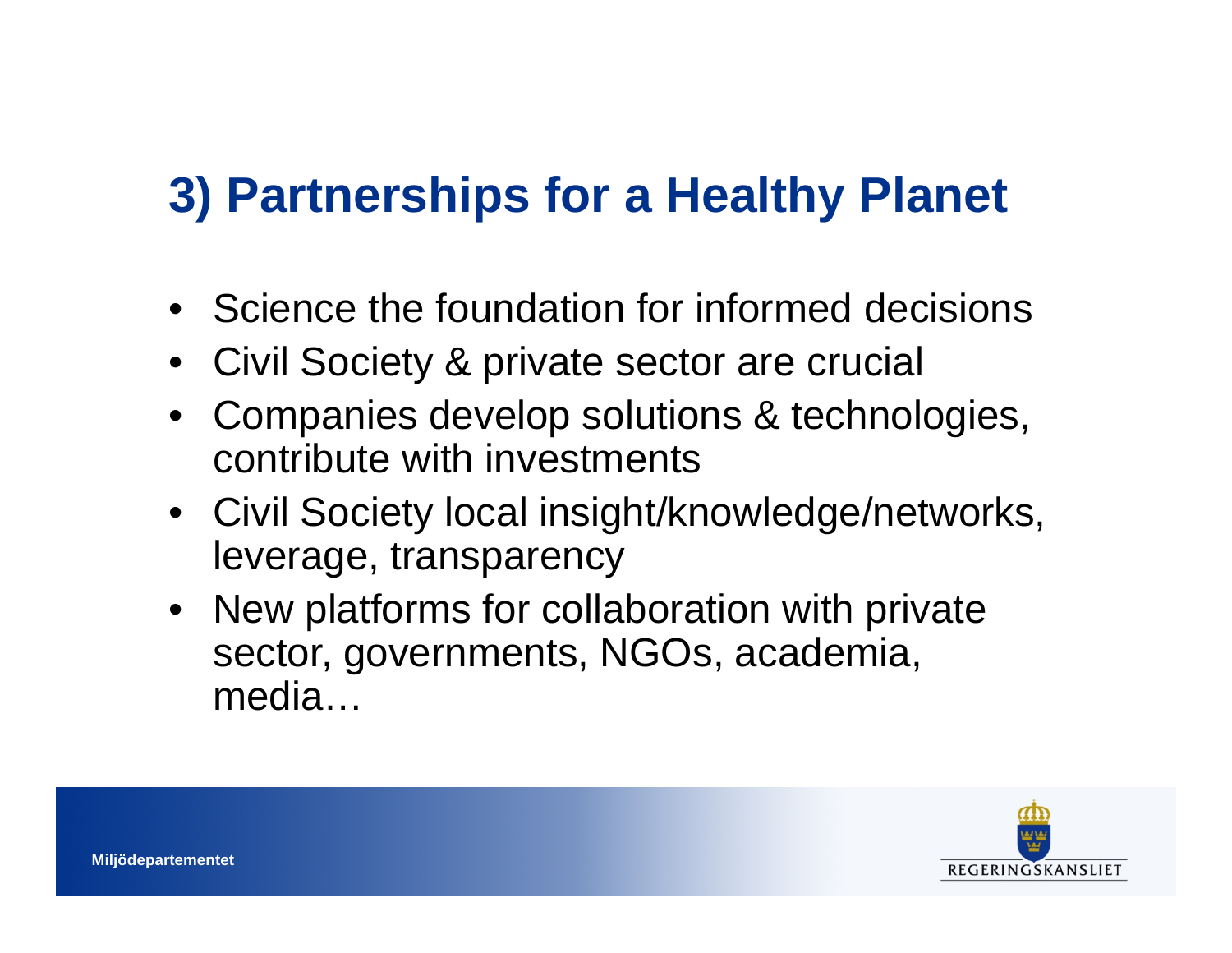## **3) The role of the private sector**

- Government can't do it alone Budget restrictions
- Business can change consumer and production patterns  $\bullet$ tomorrow
- Companies are getting bigger, more markets, more •companies -CORPORATE DIPLOMACY (less National)
- $\bullet$  INNOVATIONS: new business opportunities: technology solutions, work w/ different sectors (PAPER, FISHFARMS)
- •Internet, technology, revolution; NGO Public scrutiny: RISK
- • Incorporating the values of their DEPENDENCY into decision making.
- • Philanthropy>Compliance>Reporting>Integrated in business models
- • Natural Capital and Value of ecosystems in decision making -TRANSPERENCY and DEPENDENCY

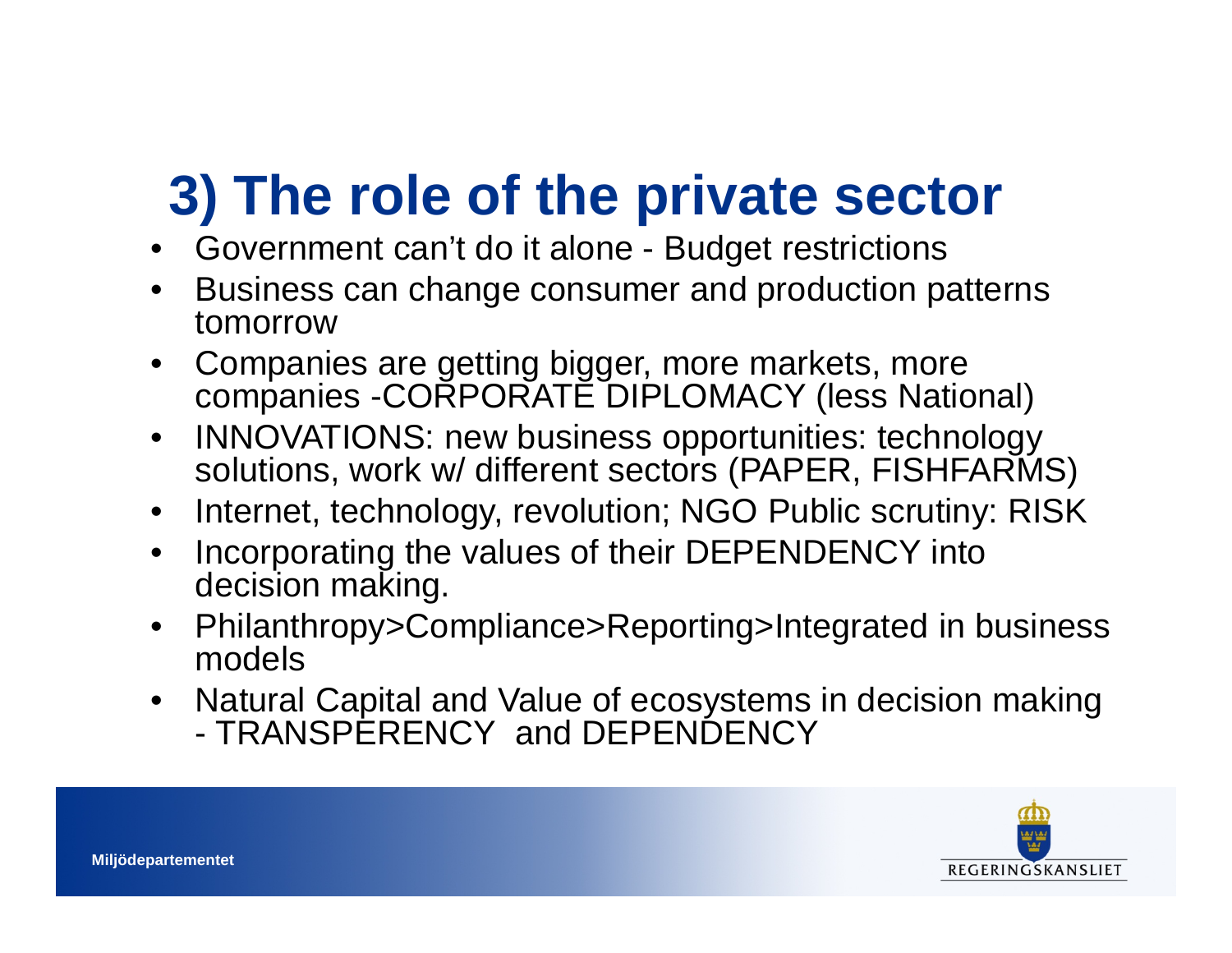## **3) The Role of Governments**

- •Governments need to set long term regulations and laws
- •Better Integrated Governance MSP
- • Integrating Ecosystem Services in decision making (land and water usage)
- •Polluter Pays and Precautionary Principles
- Collaboration for capacity building and innovation $\bullet$
- •Sweden. Sweden: 2018 the evaluation of EES
- $\bullet$  Legislative decision MSP - Based on an Ecosystem Approach, local communities need to identify EES. Decision making and political considerations are to be based on the values of EES.

**Technology not the problem: Rather how can we work with people. Showing the benefits of collaboration. Show good practice and promote good leaders**